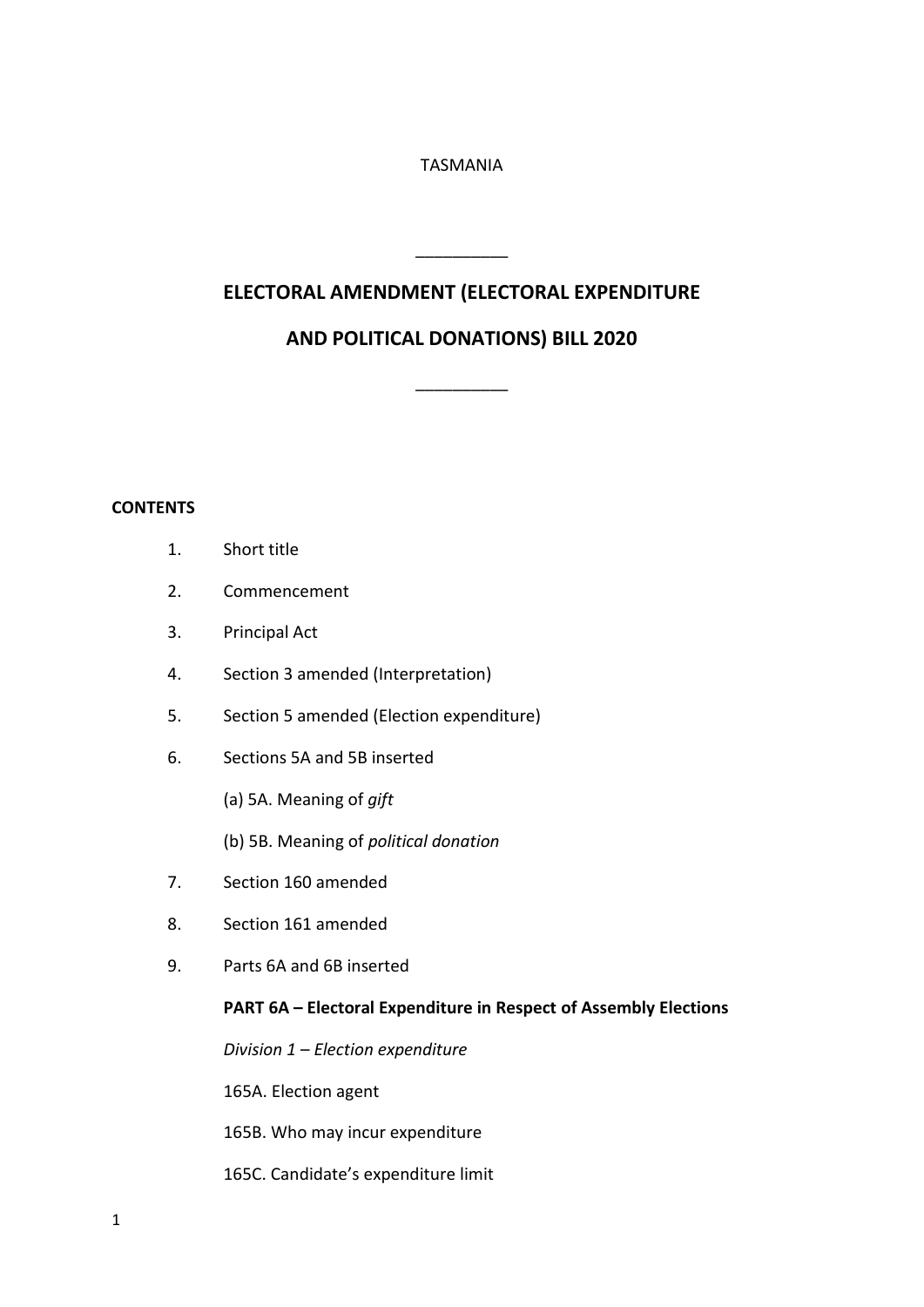165D. Lodgement of candidate's election expenditure return

165E. Party's expenditure limit

165F. Lodgement of party's election expenditure return

*Division 2 – Further provisions relating to expenditure* 

165G. Commission to check returns

165H. Return available for public inspection

165I. Power of Commission to require information relating to election expenditure

### **PART 6B – Political Donations**

165J. Register of political donations

165K. Disclosure of donations of \$1 000 or more

165L. Disclosure of donations of \$1 000 or more by same person

165M. Anonymous political donations

165N. Donations from foreign donors

165O. Power of Commission to require information relating to political donations

165P. Register and disclosures to be published

- 10. Part 7, Division 6: Heading amended
- 11. Section 199 amended (Offences relating to electoral expenses by candidates)
- 12. Sections 199A and 199B inserted

199A. Offences relating to electoral expenditure by parties

199B. Offences relating to political donations

13. Repeal of Act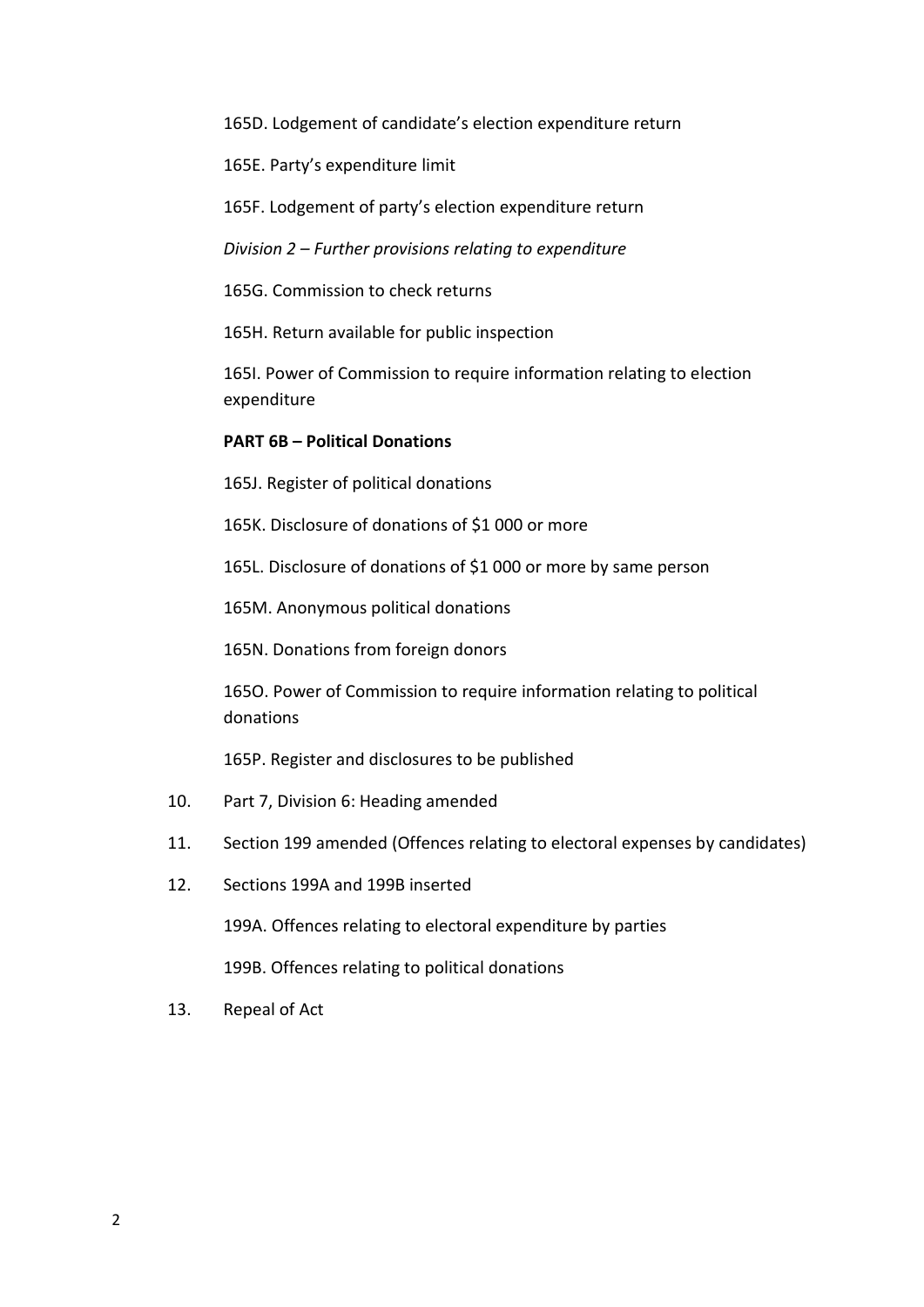# **ELECTORAL AMENDMENT (ELECTORAL EXPENDITURE AND POLITICAL DONATIONS) BILL 2020**

*(Brought in by the Member for Clark, Ella Haddad MP)*

# **A BILL FOR**

# **An Act to amend the Electoral Act 2004**

Be it enacted by Her Excellency the Governor of Tasmania, by and with the advice and consent of the Legislative Council and House of Assembly, in Parliament assembled, as follows:

# **1. Short title**

This Act may be cited as the Electoral Amendment (Electoral Expenditure and Political Donations) Act 2020.

# **2. Commencement**

The provisions of this Act commence on a day or days to be proclaimed.

# **3. Principal Act**

In this Act, the Electoral Act 2004\* is referred to as the Principal Act.

# **4. Section 3 amended (Interpretation)**

Section 3 of the Principal Act is amended as follows:

**.** 

<sup>\*</sup> No. 51 of 2004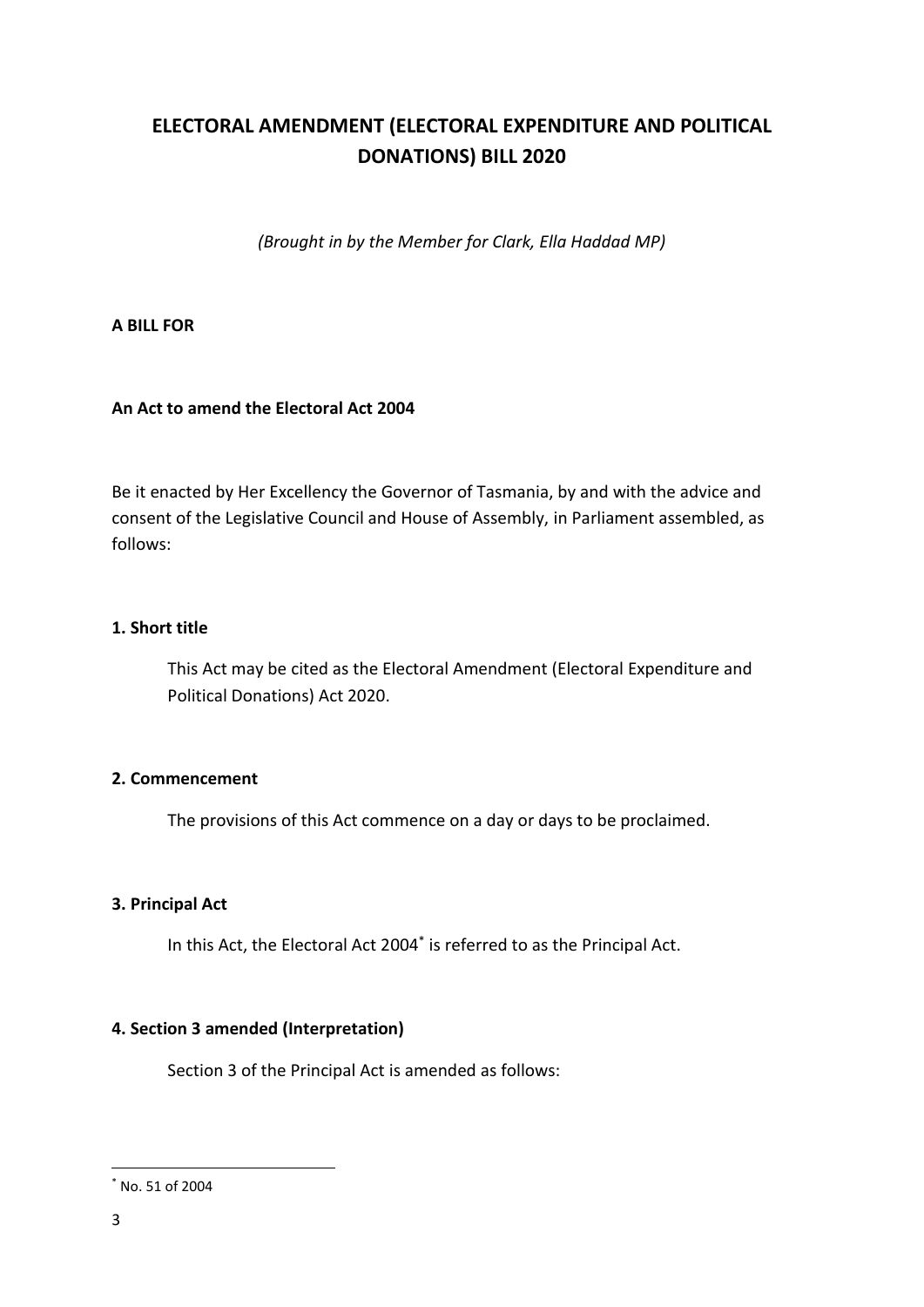(a) by inserting the following definition after the definition of *deputy registered officer*:

> *disposition of property* means any conveyance, transfer, assignment, settlement, delivery, payment or other alienation of property, and includes –

- (a) the allotment of shares in a company; and
- (b) the creation of a trust in property; and
- (c) the grant or creation of any lease, mortgage, charge, servitude, licence, power, partnership or interest in property; and
- (d) the release, discharge, surrender, forfeiture or abandonment, at law or in equity, of any debt, contract or chose in action, or of any interest in property; and
- (e) the exercise by a person of a general power of appointment of property in favour of any other person; and
- (f) any transaction entered into by any person with intent thereby to diminish, directly or indirectly, the value of the person's own property and to increase the value of the property of any other person;
- (b) by omitting "poll;" from paragraph (b) of the definition of *expenditure period* and substituting "poll; or";
- (c) by inserting the following paragraph after paragraph (b) in the definition of *expenditure period*:
	- (c) in the case of an Assembly election, the period of 12 months ending on the day on which the election is held;
- (d) by inserting the following definition after the definition of *first preference*:

#### *foreign donor* means:

- (a) a body politic of a foreign country;
- (b) a body politic of a part of a foreign country;
- (c) a part of a body politic mentioned in paragraph (a) or (b);
- (d) a foreign public enterprise;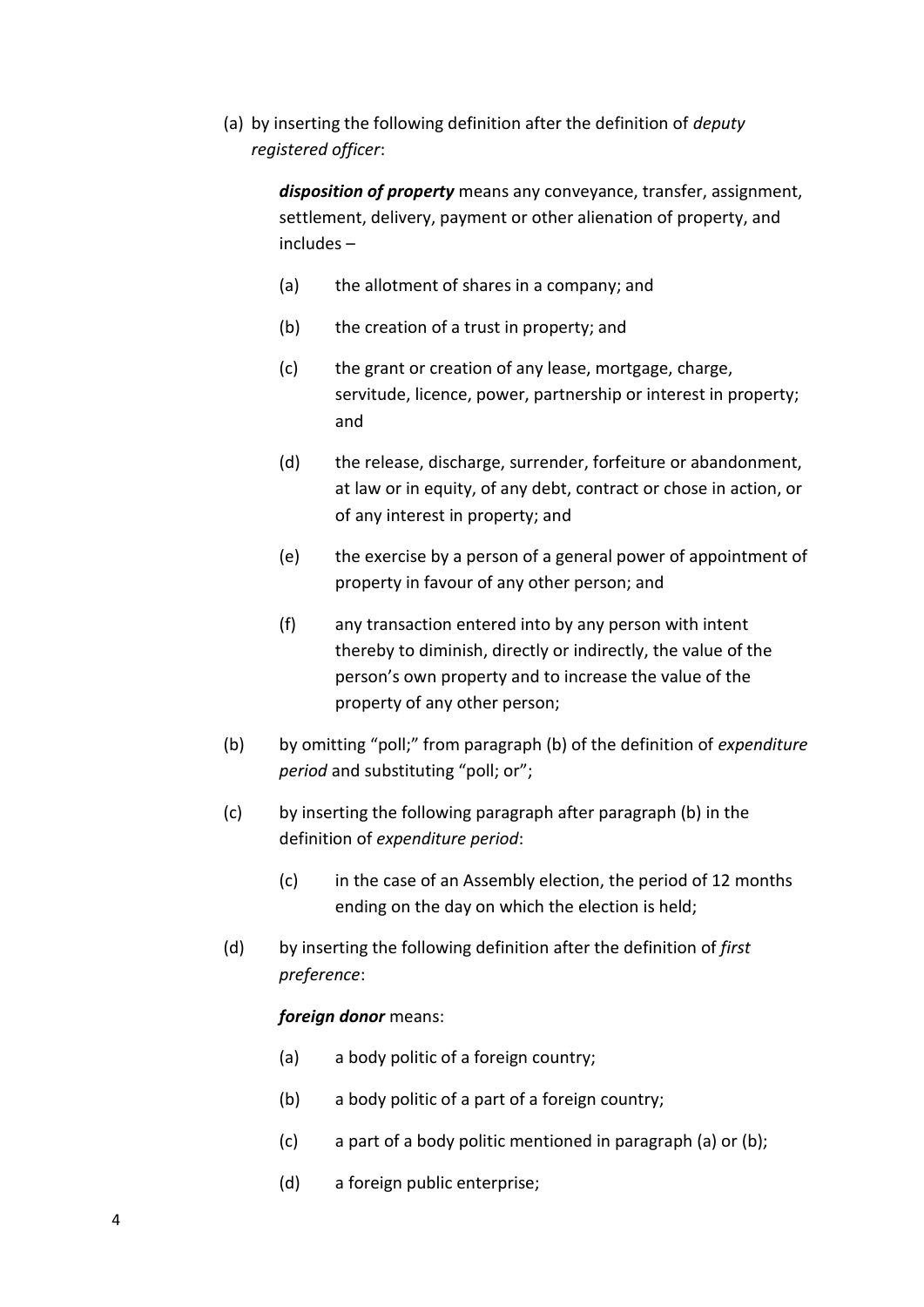(e) an entity (whether or not incorporated) that does not meet any of the following conditions:

(i) the entity is incorporated in Australia;

(ii) the entity's head office is in Australia;

(iii) the entity's principal place of activity is, or is in, Australia;

(f) an individual who is none of the following:

(i) an elector;

(ii) an Australian citizen;

(iii) an Australian resident;

(iv) a New Zealand citizen who holds a Subclass 444 (Special Category) visa under the Migration Act 1958 (or if that Subclass ceases to exist, the kind of visa that replaces that Subclass).

(e) by inserting the following definition after the definition of *prisoner: property* includes both real and personal property;

# **5. Section 5 amended (Election expenditure)**

Section 5(1) of the Principal Act is amended by inserting "an Assembly election or" after "at" in the definition of *election expenditure*.

# **6. Sections 5A and 5B inserted**

After section 5 of the Principal Act, the following sections are inserted in Part 1:

# **5A. Meaning of** *gift*

(1) For the purposes of this Act, a gift is any disposition of property made by a person to another person, otherwise than by will, being a disposition made without consideration in money or money's worth or with inadequate consideration, and includes the provision of a service (other than volunteer labour) for no consideration or for inadequate consideration.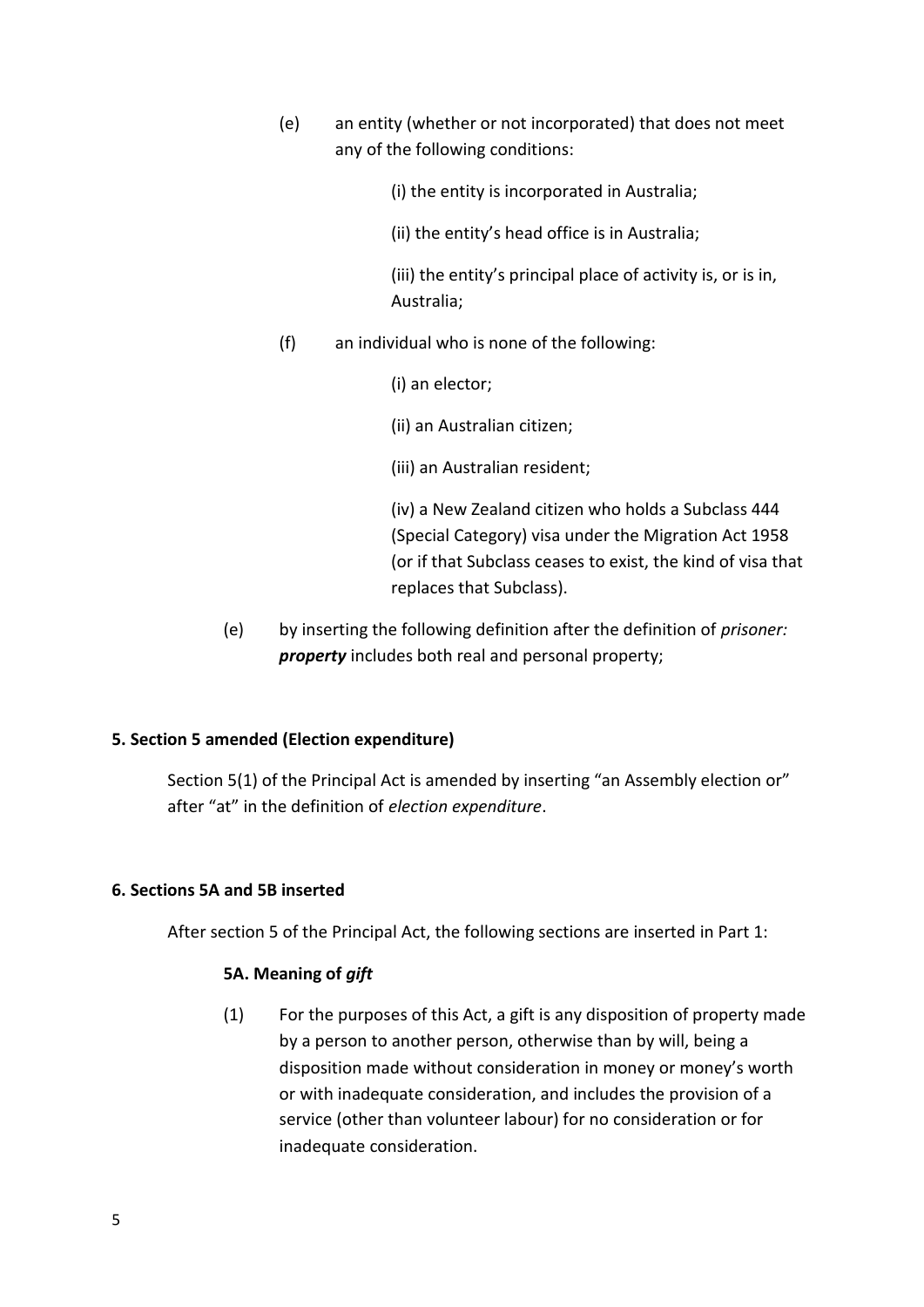- (2) For the purposes of this  $Act -$ 
	- (a) the amount of a donation or expenditure consisting of a disposition of property other than money is taken to be the amount equal to the value of the property disposed of; and
	- (b) the value of property disposed of or the value of a gift may, if the Commission so requires, be determined by valuers appointed or approved by the Commission.
- (3) Fees that constitute membership, affiliation or subscription fees paid to a registered political party are not a gift for the purposes of this Act.

# **5B. Meaning of political donation**

- (1) For the purposes of this Act, a political donation is  $-$ 
	- (a) a gift made to or for the benefit of a party; or
	- (b) a gift made to or for the benefit of a Member; or
	- (c) a gift made to or for the benefit of a candidate or an intending candidate; or
	- (d) a gift made to or for the benefit of an entity or other person (not being a party, a Member, a candidate or an intending candidate), the whole or part of which was used by the entity or person –

(i) to enable the entity or person to make, directly or indirectly, a political donation or to incur electoral expenditure; or

(ii) to reimburse the entity or person for making, directly or indirectly, a political donation or incurring electoral expenditure.

(2) An amount paid by a person as a contribution, entry fee or other payment to entitle that or any other person to participate in, or otherwise obtain any benefit from, a fundraising venture or function (being an amount that forms part of the proceeds of the venture or function) is taken to be a gift for the purposes of this section.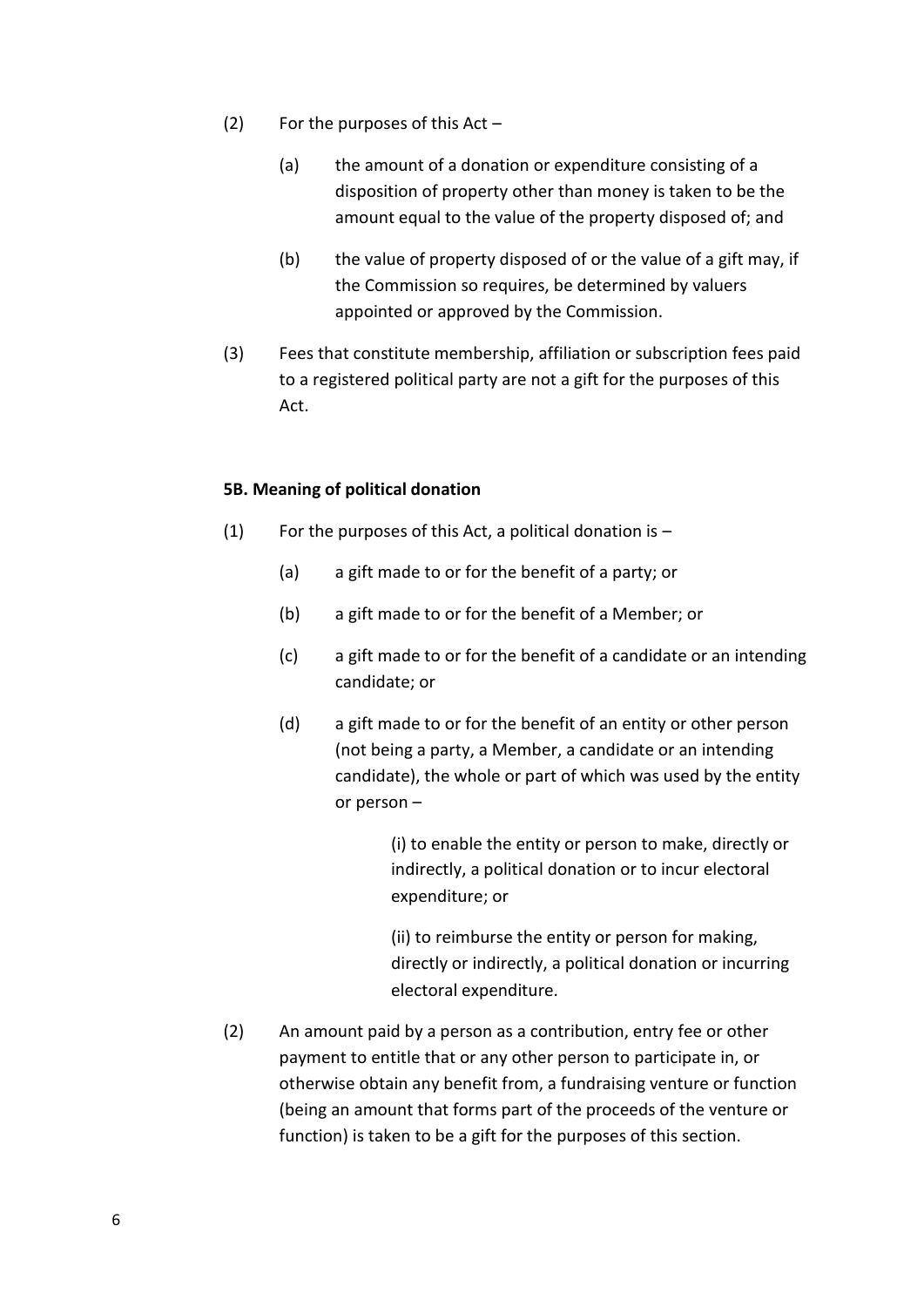(3) A gift to an individual that was made in a private capacity to the individual for his or her personal use, and that the individual has not used, and does not intend to use, solely or substantially for a purpose related to an election or to his or her duties as a Member, is not a political donation.

# **7. Section 160 amended**

Section 160 of the Principal Act is amended as follows:

- (1) by omitting from subsection (2) "\$10,000 in the year 2005" and substituting "\$20,000 in the year 2021";
- (2) by omitting from subsection (2) "an additional \$500 each subsequent year." and substituting "the amount of the Hobart Consumer Price Index (as determined by the Australian Bureau of Statistics) for the relevant financial year, updated each financial year."

# **8. Section 161 amended**

Section 161 is amended as follows:

By omitting from subsection (c) "\$20" and substituting "\$500".

# **9. Parts 6A and 6B inserted**

After section 165 of the Principal Act, the following Parts are inserted:

# **PART 6A – ELECTORAL EXPENDITURE IN RESPECT OF ASSEMBLY ELECTIONS**

# *Division 1 – Election expenditure*

# **165A. Election agent**

- (1) A candidate or intending candidate at an Assembly election may appoint a person to be his or her election agent.
- (2) An appointment under subsection (1) is to be in writing and signed by the candidate or intending candidate.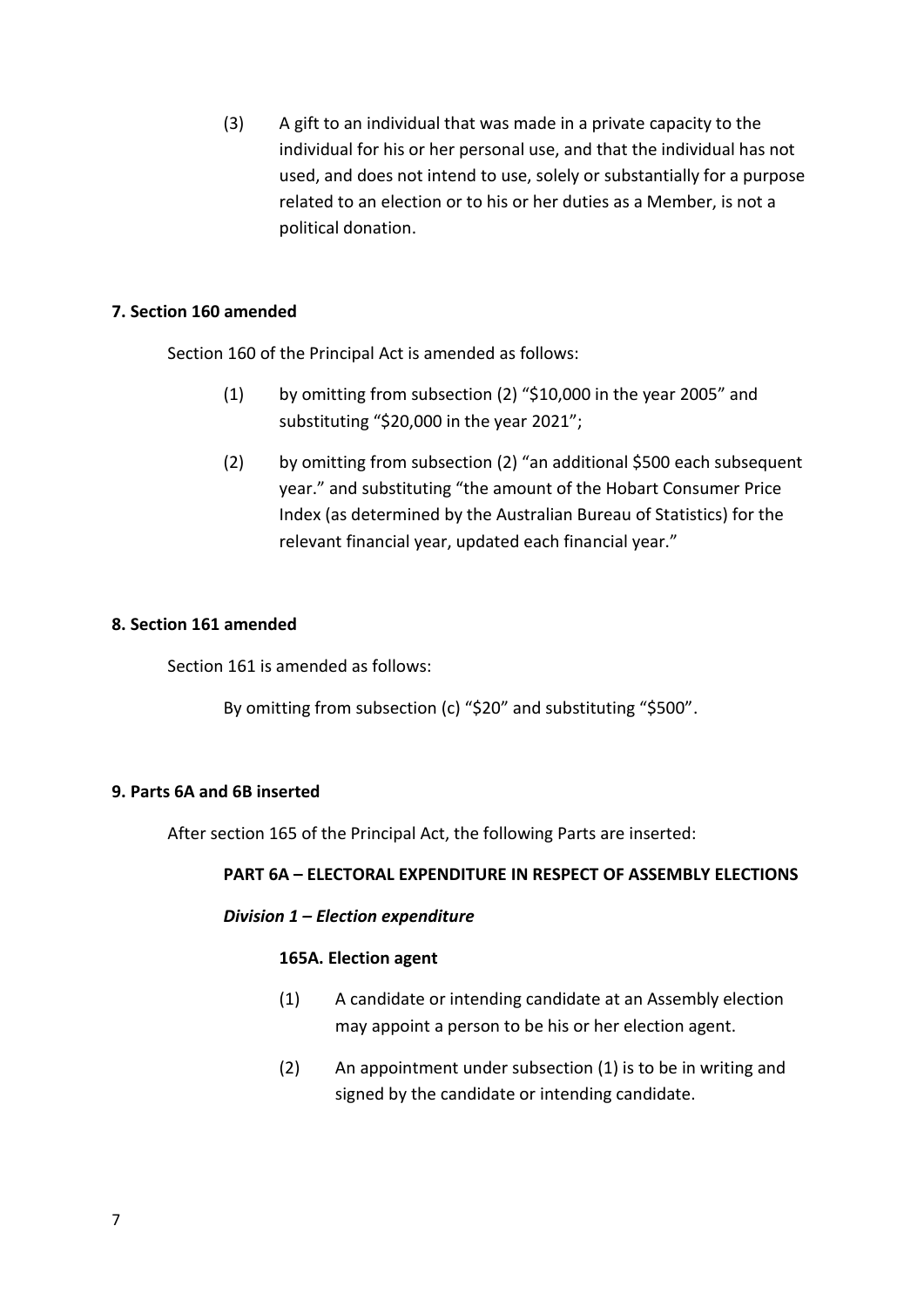- (3) Only one person may hold an appointment as the election agent for a particular candidate or intending candidate at any one time.
- (4) The election agent of a candidate or intending candidate may incur or authorise expenditure on behalf of that candidate or intending candidate.

# **165B. Who may incur expenditure**

- (1) Subject to subsection (2), a person, other than a candidate or intending candidate or the election agent of a candidate or intending candidate or a party, must not incur any expenditure with a view to promoting or procuring the election of the candidate or intending candidate as a Member of the Assembly.
- (2) Subsection (1) does not preclude the payment or giving of any money, security or equivalent of money directly to a candidate or intending candidate or his or her election agent with a view to promoting or procuring the election of the candidate or intending candidate as a Member of the Assembly.
- (3) A candidate or intending candidate at an Assembly election must not authorise a person other than his or her election agent to incur on his or her behalf expenditure with a view to promoting or procuring the candidate's or intending candidate's election.

# **165C. Candidate's expenditure limit**

- (1) A candidate at an Assembly election must not, in respect of his or her campaign for that election, incur election expenditure exceeding the expenditure limit.
- (2) The expenditure limit for candidates endorsed by a political party registered in Tasmania is \$100 000 in the year of 2021 and increases by the amount of the Hobart Consumer Price Index (as determined by the Australian Bureau of Statistics) for the relevant financial year, updated each financial year.
- (3) The expenditure limit for candidates who are not endorsed by a political party registered in Tasmania is \$120,000 in the year of 2021 and increases by the amount of the Hobart Consumer Price Index (as determined by the Australian Bureau of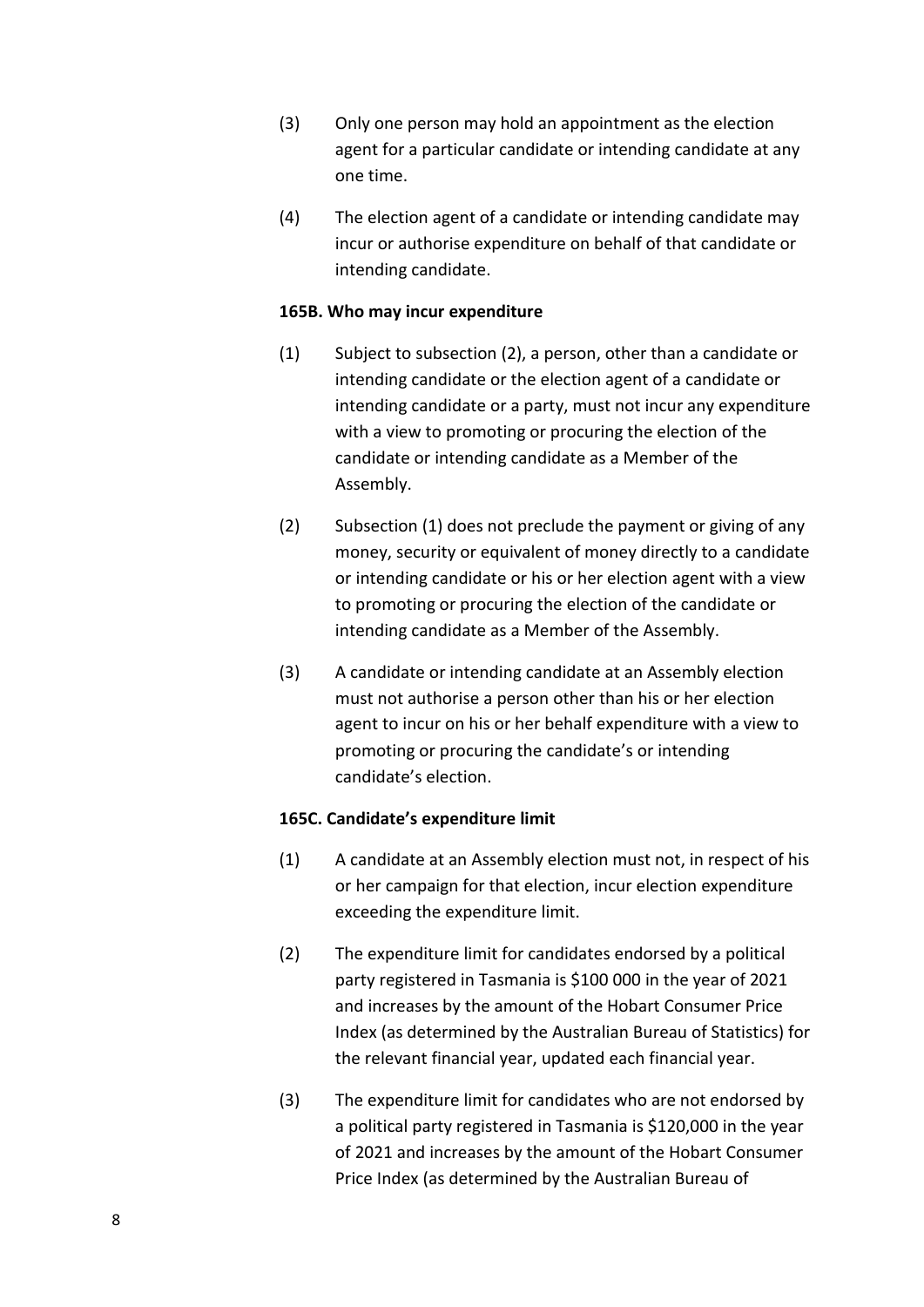Statistics) for the relevant financial year, updated each financial year.

- (4) If a court convicts a candidate of an offence against subsection (1) it is to, at the time of conviction, make a finding of the amount by which the candidate's election expenditure exceeded the expenditure limit.
- (5) For the purposes of subsection (1), expenditure incurred by the election agent of a candidate is taken to have been incurred by the candidate.

# **165D. Lodgement of candidate's election expenditure return**

Every candidate at an Assembly election must complete an election expenditure return which is to –

- (a) be in an approved form; and
- (b) include particulars of  $-$

(i) all election expenditure that has been paid by the candidate or paid on behalf of the candidate by his or her election agent; and

(ii) all disputed claims and all unpaid claims against the candidate in respect of any election expenditure; and

- (c) be accompanied by any invoice account or receipt in respect of each item of election expenditure that exceeds \$500; and
- (d) be signed and declared before a justice or a commissioner for declarations; and
- (e) be lodged with the Commission within 60 days after the day on which the result of an Assembly election is declared, or within such extended period, not exceeding 30 days, as the Commission may allow.

# **165E. Party's expenditure limit**

(1) A party must not, in respect of the party's campaign for an Assembly election, incur election expenditure exceeding the expenditure limit.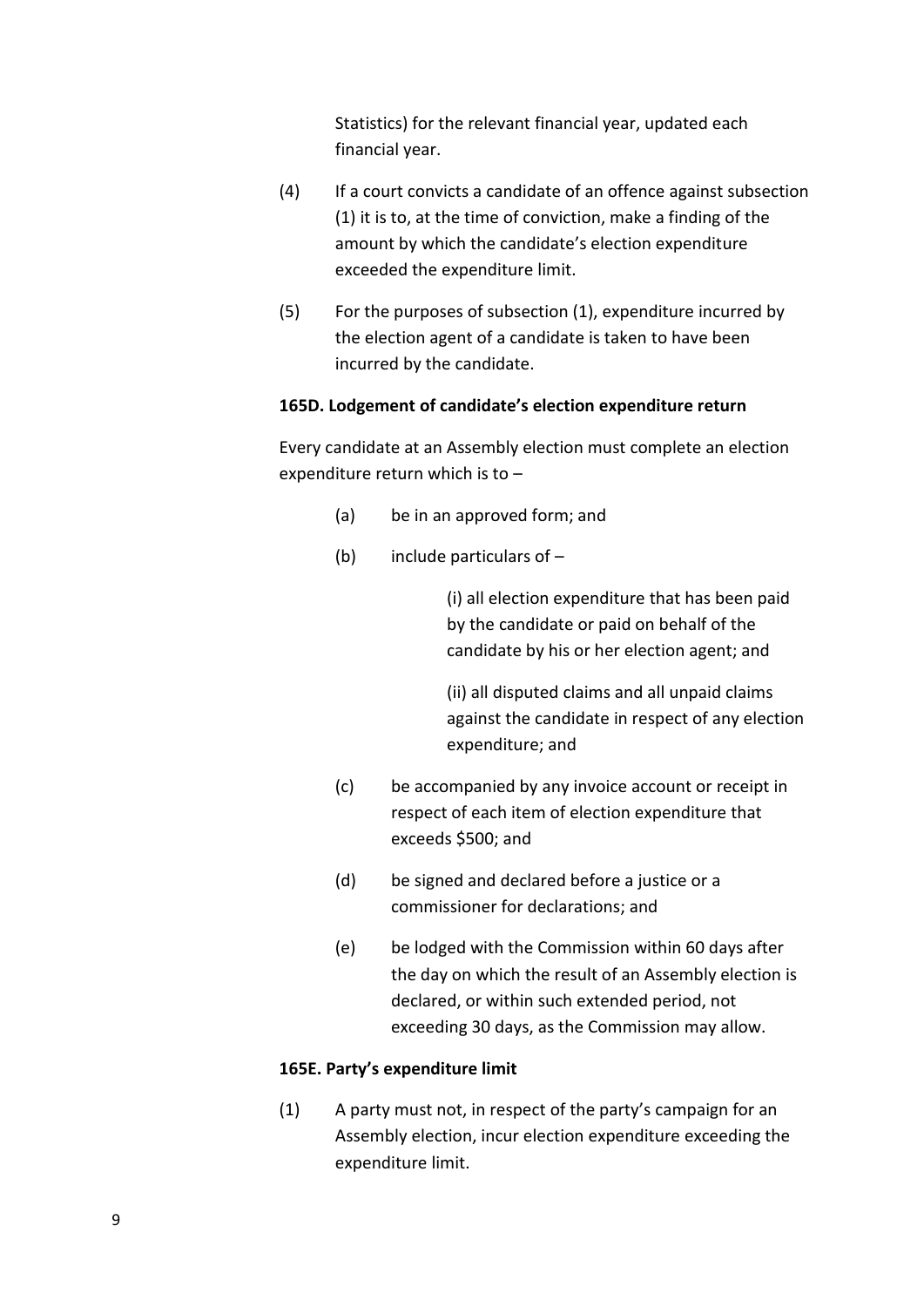- (2) If a party, in respect of its campaign for an Assembly election, incurs election expenditure exceeding the expenditure limit, the party secretary is guilty of an offence.
- (3) For the purposes of subsection (1), the expenditure limit is

\$40 000 in the year of 2021, multiplied by the number of candidates endorsed by the party (as at the close of nominations) to a maximum of 25 candidates, and increases by the amount of the Hobart Consumer Price Index (as determined by the Australian Bureau of Statistics) for the relevant financial year, updated each financial year.

(4) If a court convicts a party secretary of an offence against subsection (2), it is, at the time of conviction, to make a finding of the amount by which the party's election expenditure exceeded the expenditure limit.

### **165F. Lodgement of party's election expenditure return**

A party secretary at an Assembly election must complete an election expenditure return which is to –

- (a) be in an approved form; and
- (b) include particulars of –

(i) all election expenditure that has been paid by the party or paid on behalf of the party; and

(ii) all disputed claims and all unpaid claims against the party in respect of any election expenditure; and

- (c) be accompanied by any invoice account or receipt in respect of each item of election expenditure that exceeds \$500; and
- (d) be signed and declared before a justice or a commissioner for declarations; and
- (e) be lodged with the Commission within 60 days after the day on which the result of an Assembly election is declared, or within such extended period, not exceeding 30 days, as the Commission may allow.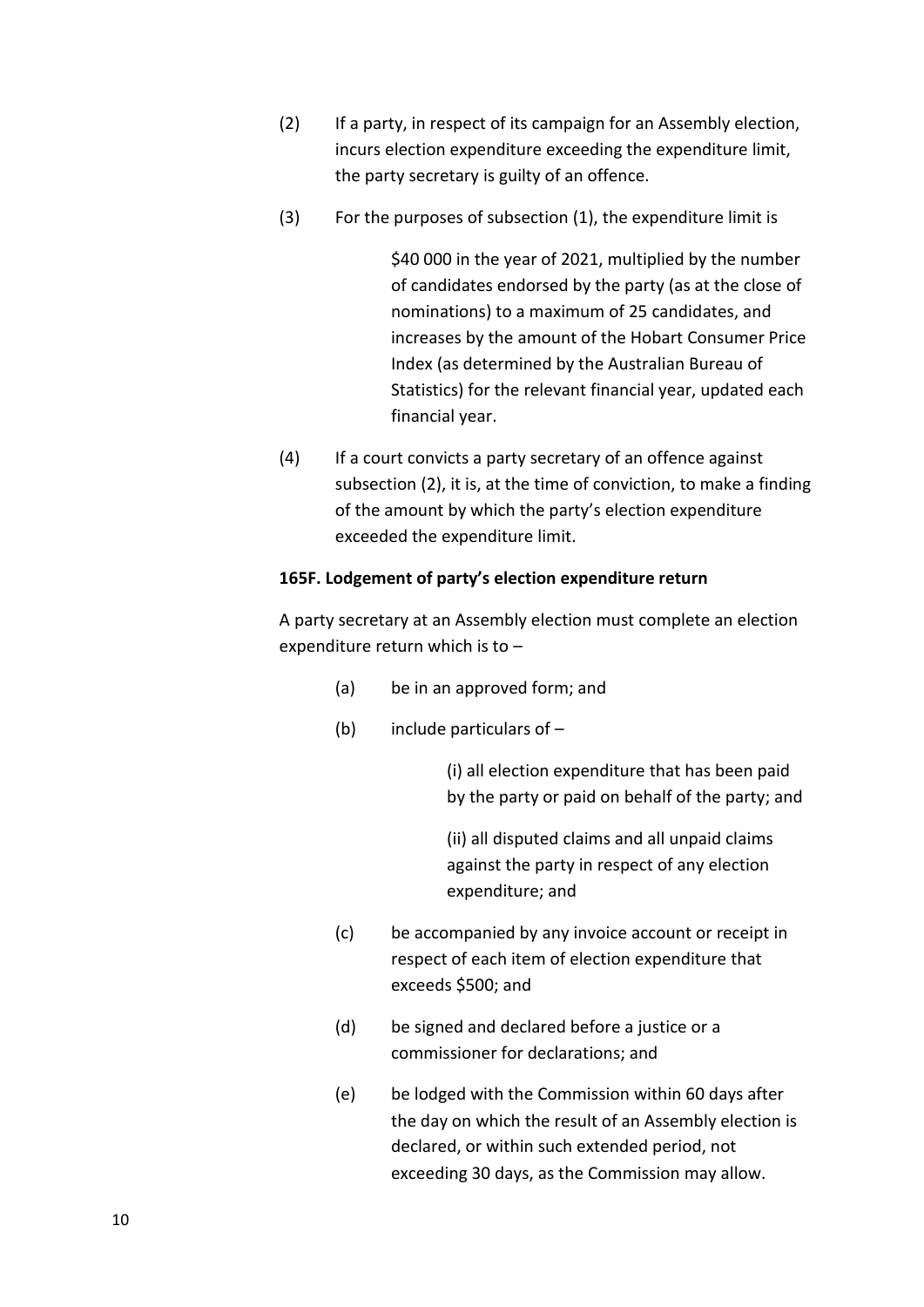#### *Division 2 – Further provisions relating to expenditure*

#### **165G. Commission to check returns**

On receiving a return lodged under section 165D or 165F, the Commission is to satisfy itself as to the authenticity and accuracy of the return and that all particulars required to be included in the return have been included.

#### **165H. Return available for public inspection**

- (1) The Commission is to  $-$ 
	- (a) keep returns for a period of 12 months; and
	- (b) during that period make those returns available for inspection, free of charge, by a member of the public.
- (2) At the expiration of the period referred to in subsection (1), the Commission may cause the returns to be disposed of in an approved manner.

# **165I. Power of Commission to require information relating to election expenditure**

- (1) If the Commission has reason to believe that a person is in possession of information or records relating to election expenditure, the Commission may, by written notice, require –
	- (a) the person to provide that information at a specified time and place; or
	- (b) the person to produce for inspection any of those records at a specified time and place; or
	- (c) the person to answer any question relating to that expenditure at a specified time and place; or
	- (d) any person who was involved with the compilation of those records to make a statement providing an explanation of them.
- (2) The Commission may make and retain copies of any records produced under subsection (1)(b) or of any parts of those records.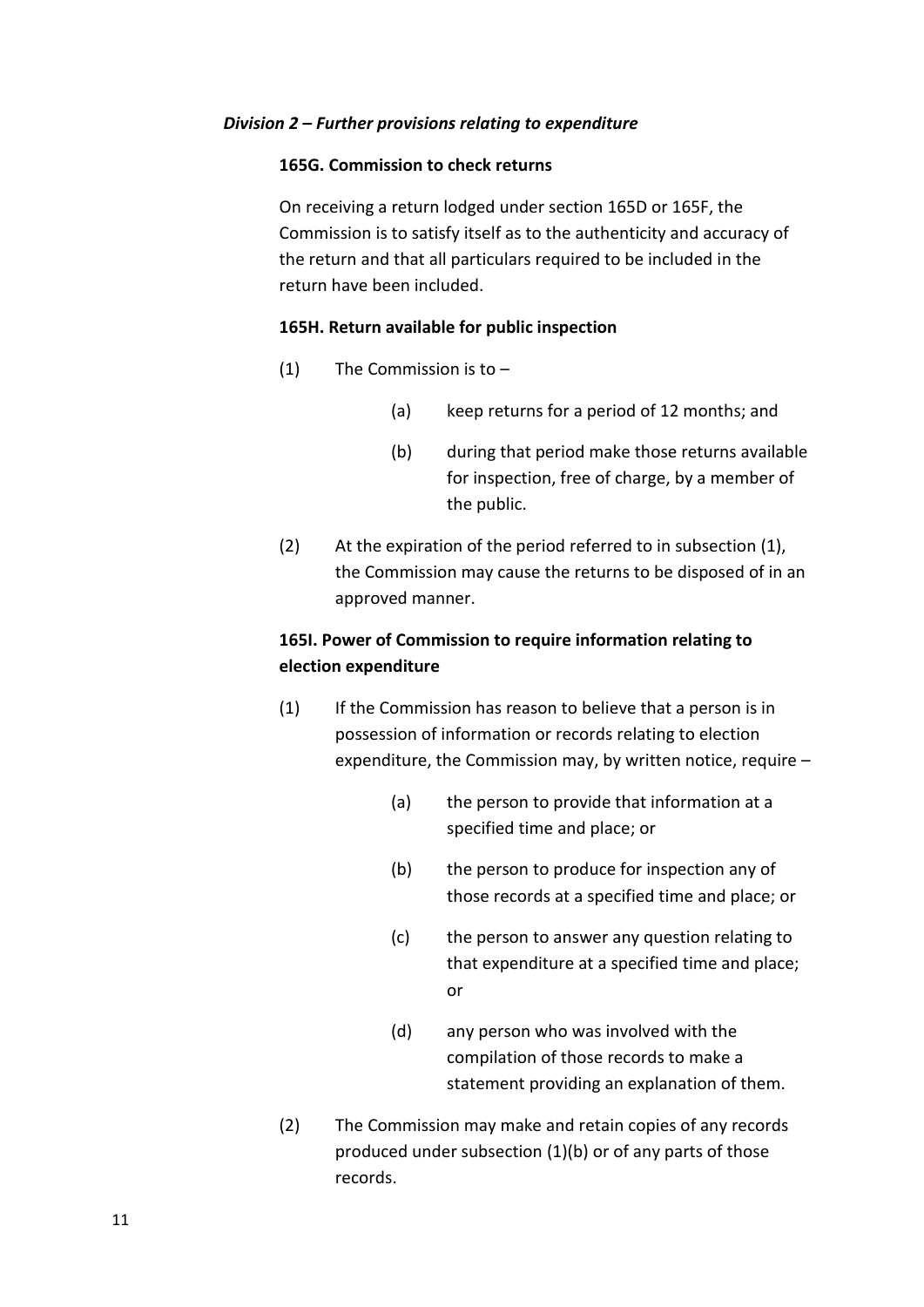- (3) Any information provided, answer given or statement made by a person in response to a requirement made under subsection (1) may not be used in any proceedings against that person except proceedings under section 199(8) in relation to that information, answer or statement.
- (4) A person is not obliged to provide any information, produce records, answer a question or make a statement under this section unless that person has first been informed by the Commission that he or she is required to do so.
- (5) In any proceedings for an offence in relation to this section, a copy of a record or part of a record made under subsection (2) is admissible in evidence in those proceedings and, in the absence of evidence to the contrary, the contents of the copy are presumed to be the same as those on the original record or part.
- (6) In this section  $-$

*records* includes books, accounts, minutes, registers, deeds, writings or documents and any other sources of information compiled, recorded or stored in written form, on micro-film or by electronic process, or in any other manner or by any other means.

#### **PART 6B – POLITICAL DONATIONS**

#### **165J. Register of political donations**

- (1) A party secretary, a Member, a candidate or an intending candidate must keep a register in an approved form of all political donations made in a financial year.
- (2) A party secretary, a Member, a candidate or an intending candidate must lodge the register referred to in subsection (1) with the Commission within 3 months of the end of the financial year to which it relates.

#### **165K. Disclosure of donations of \$1 000 or more**

A party secretary, a Member, a candidate or an intending candidate must disclose to the Commission in an approved form any donations of \$1 000 or more made to the party, Member, candidate or intending candidate within 30 days of the receipt of the donation.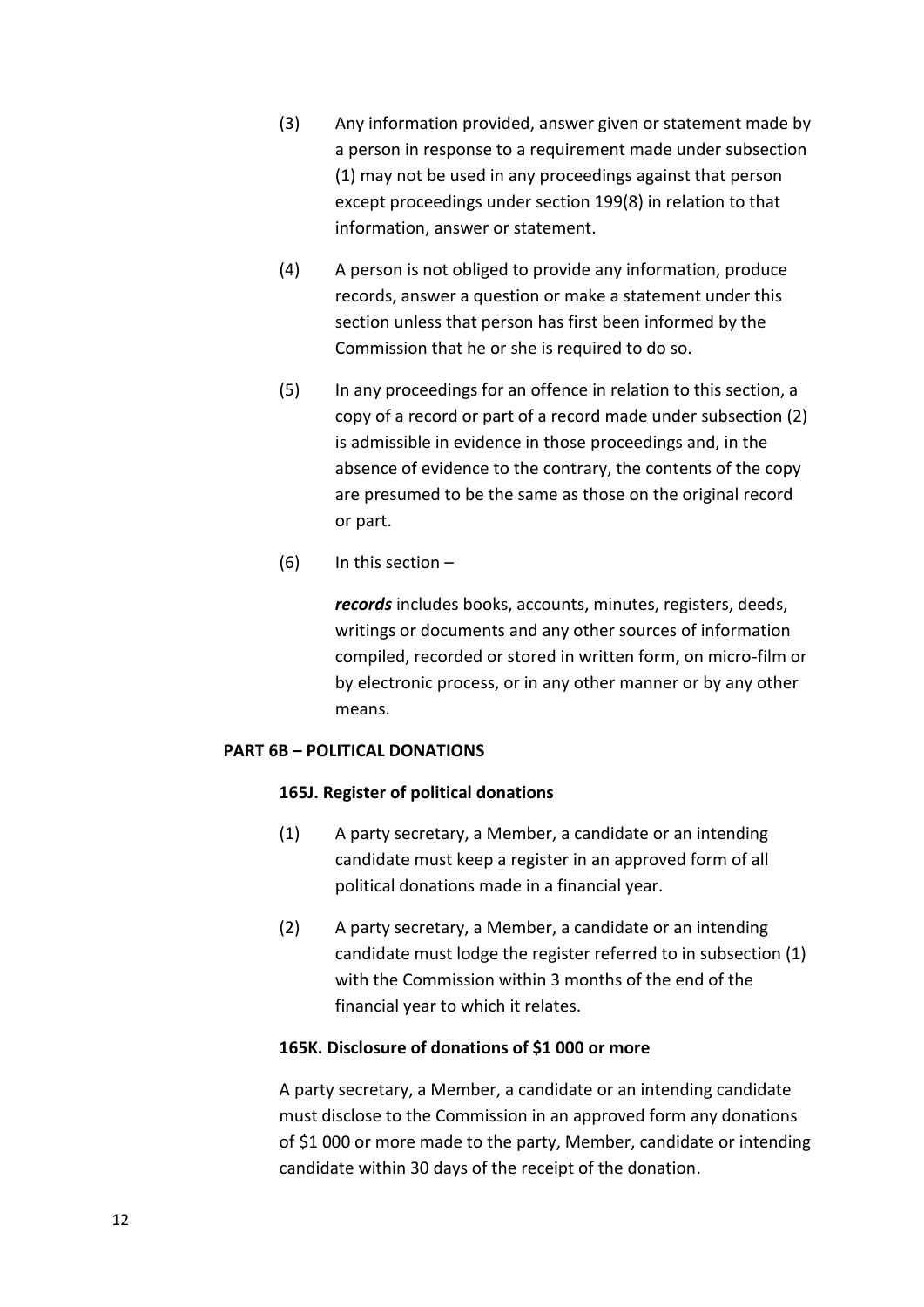### **165L. Disclosure of donations of \$1 000 or more by the same person**

A party secretary, a Member, a candidate or an intending candidate must disclose to the Commission in an approved form donations from the same donor in a financial year that cumulatively amount to \$1 000 or more made to the party, Member, candidate or intending candidate within 30 days of the receipt of the donation that causes the amount of \$1 000 or more to be reached.

#### **165M. Anonymous political donations**

- (1) A party, a Member, a candidate or an intending candidate must not accept a political donation of \$1 000 or more made by a person, unless the name of the person making the political donation is known to the party secretary, Member, candidate or intending candidate.
- (2) A party, a Member, a candidate or an intending candidate must not accept a political donation if acceptance of the political donation means that the total of political donations, from persons where the person's name is not known to the party secretary, Member, candidate or intending candidate, exceed \$10 000 in a financial year.
- (3) If a political donation is received that results in the party, Member, candidate or intending candidate contravening subsection (1) or (2), the party secretary, Member, candidate or intending candidate must pay to the Commission an amount equal to the amount of the political donation within 30 days of receipt of the political donation.
- (4) The amount payable under subsection (3) is a debt payable to the State by the party, Member, candidate or intending candidate and may be recovered by proceedings in a court of competent jurisdiction.

#### **165N. Donations from foreign donors**

- (1) A party, a Member, a candidate or an intending candidate must not accept a political donation of \$1 000 or more, if the political donation is from a foreign donor.
- (2) If a political donation is received that results in the party, Member, candidate or intending candidate contravening subsection (1) and the party secretary, Member, candidate or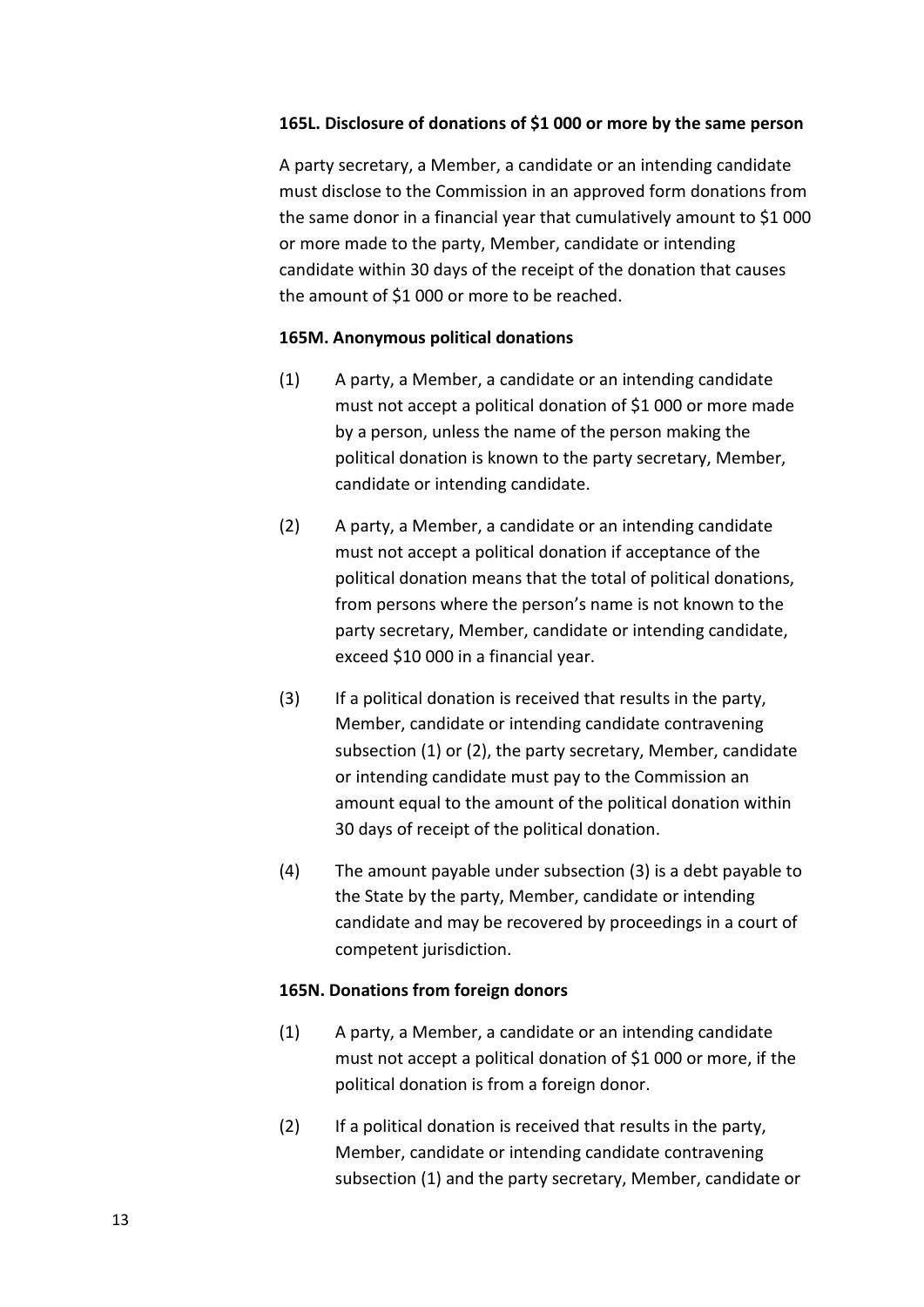intending candidate is unable to return the donation to the foreign donor, the party secretary, Member, candidate or intending candidate must pay to the Commission an amount equal to the amount of the political donation within 30 days of receipt of the political donation.

(3) The amount payable under subsection (2) is a debt payable to the State by the party, Member, candidate or intending candidate and may be recovered by proceedings in a court of competent jurisdiction.

# **165O. Power of Commission to require information relating to political donations**

- (1) If the Commission has reason to believe that a person is in possession of information or records relating to political donations, the Commission may, by written notice, require –
	- (a) the person to provide that information at a specified time and place; or
	- (b) the person to produce for inspection any of those records at a specified time and place; or
	- (c) the person to answer any question relating to the donations at a specified time and place; or
	- (d) any person who was involved with the compilation of those records to make a statement providing an explanation of them.
- (2) The Commission may make and retain copies of any records produced under subsection (1)(b) or of any parts of those records.
- (3) Any information provided, answer given or statement made by a person in response to a requirement made under subsection (1) may not be used in any proceedings against that person except proceedings under section 199B or 199C in relation to that information, answer or statement.
- (4) A person is not obliged to provide any information, produce records, answer a question or make a statement under this section unless that person has first been informed by the Commission that he or she is required to do so.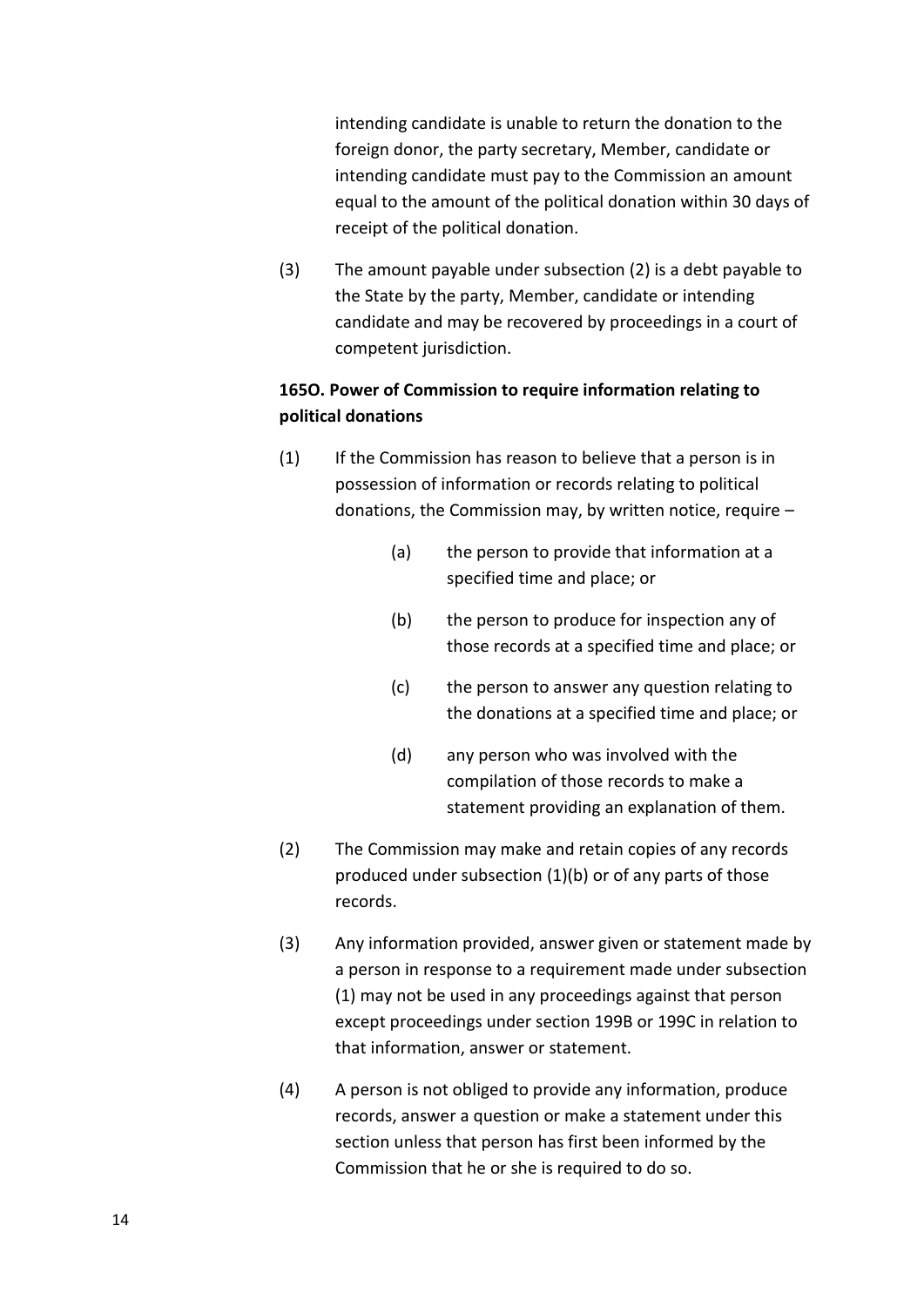- (5) In any proceedings for an offence in relation to this section, a copy of a record or part of a record made under subsection (2) is admissible in evidence in those proceedings and, in the absence of evidence to the contrary, the contents of the copy are presumed to be the same as those on the original record or part.
- (6) In this section  $-$

*records* includes books, accounts, minutes, registers, deeds, writings or documents and any other sources of information compiled, recorded or stored in written form, on micro-film or by electronic process, or in any other manner or by any other means.

# **165P. Register and disclosures to be published**

- (1) The Commission
	- (a) is to keep a register lodged under section 165J for a period of 7 years; and
	- (b) may publish those parts of a register lodged under section 165J that are approved for publishing by the Commission.
- (2) The Commission is to
	- (a) keep the information disclosed under section 165K or 165L for a period of 7 years; and
	- (b) publish the details of the information disclosed under sections 165K and 165L.
- (3) At the expiration of the period referred to in subsection (1)(a) and (2)(a), the Commission may cause the register or the information disclosed to be disposed of in an approved manner.

# **10. Part 7, Division 6: Heading amended**

Division 6 of Part 7 of the Principal Act is amended by inserting in the heading to that Division "*and political donations*" after "*expenses*".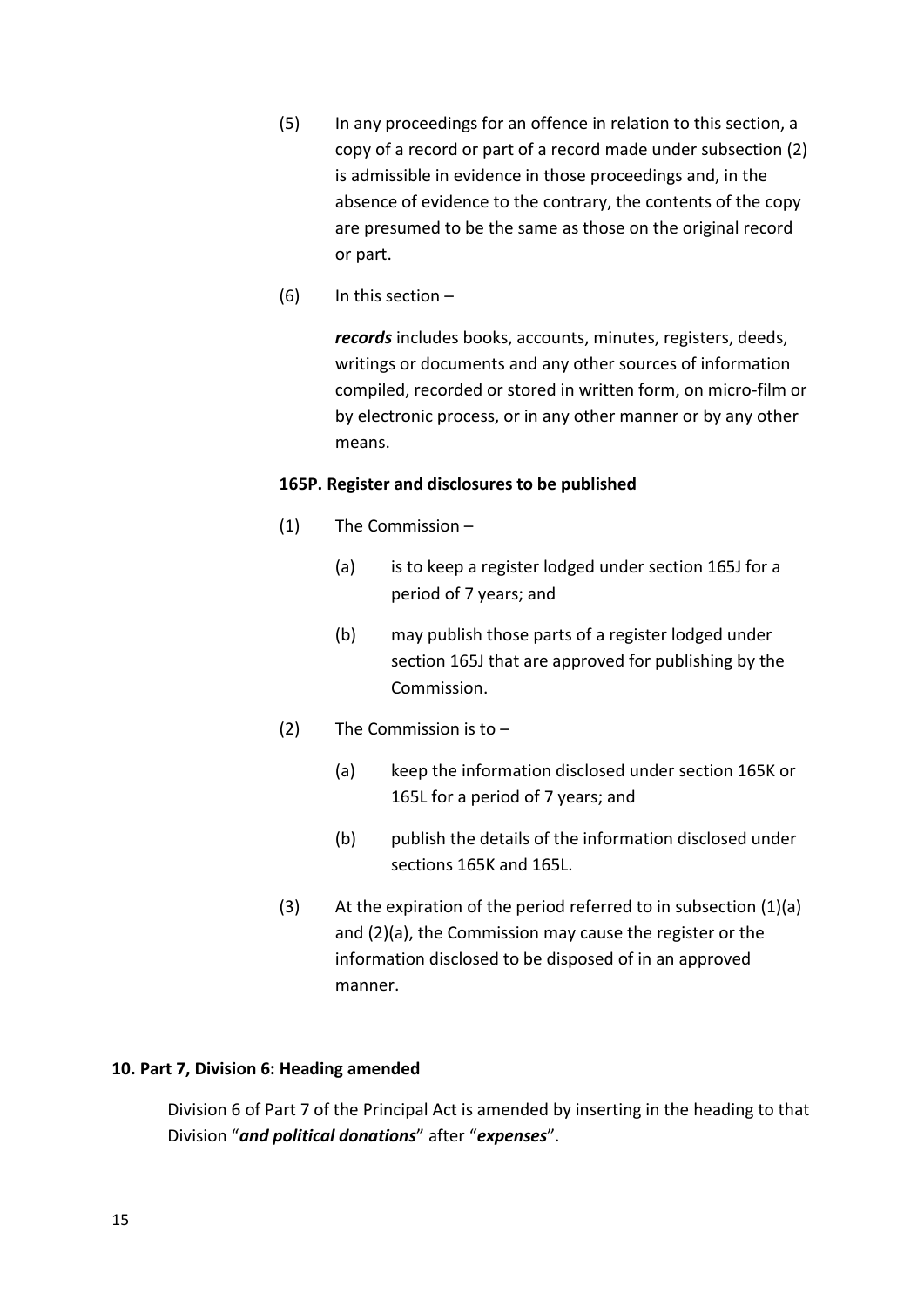# **11. Section 199 amended (Offences relating to electoral expenses by candidates)**

Section 199 of the Principal Act is amended as follows:

- (a) by omitting from subsection (1) "section 159 or 162" and substituting "section 159, 162 or 165B";
- (b) by inserting in subsection (2) "an Assembly election or" after "at";
- (c) by omitting from subsection (2) "section 160" and substituting "section 160 or 165C, as the case may be,";
- (d) by inserting in subsection (3) "an Assembly election or" after "at";
- (e) by omitting from subsection (3) "section 160" and substituting "section 160 or 165C, as the case may be,";
- (f) by omitting from subsection (4) "section 161" and substituting "section 161 or 165D";
- (g) by inserting in subsection (5) "an Assembly election or" after "at";
- (h) by omitting from subsection (6) "section 161" and substituting "section 161 or 165D";
- (i) by omitting from subsection  $(7)$  "section  $165(1)$ " and substituting "section 165(1) or 165I(1)";
- (i) by omitting from subsection  $(8)$  "section  $165(1)$ " and substituting "section 165(1) or 165I(1)";
- (k) by omitting from subsection (9) "under" first occurring and substituting "against";
- (I) by omitting from subsection (9) "section  $165(2)$ " and substituting "section 165(2) or 165I(2)".

# **12. Sections 199A and 199B inserted**

After section 199 of the Principal Act, the following sections are inserted in Division 6:

# **199A. Offences relating to electoral expenditure by parties**

(1) A party secretary who contravenes section 165F is guilty of an offence.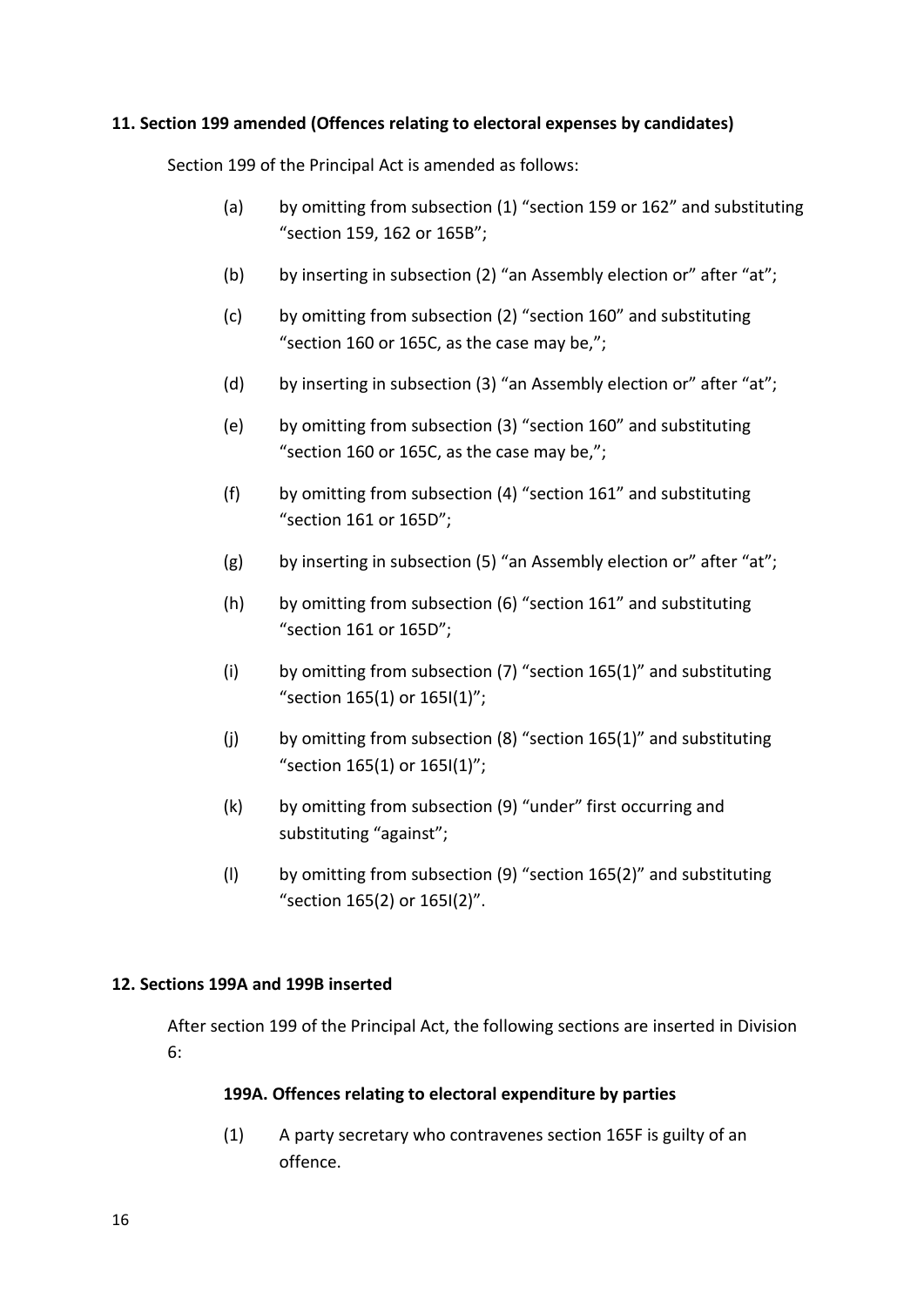Penalty: Fine not exceeding 200 penalty units or imprisonment for a term not exceeding 6 months, or both.

(2) A party secretary who contravenes section 165E by incurring any amount not exceeding \$1 000 in excess of the expenditure limit is guilty of an offence.

> Penalty: Fine not exceeding 0.05 penalty unit for each \$1 of that firstmentioned amount.

(3) A party secretary who contravenes section 165E by incurring any amount exceeding \$1 000 in excess of the expenditure limit is guilty of an offence.

Penalty: Fine not exceeding 150 penalty units.

(4) A party secretary who, without reasonable excuse, fails to comply with section 165F, within the period referred to in that section, or, if the Commission has allowed that period to be extended, within that extended period, is guilty of an offence.

Penalty: Fine not exceeding 200 penalty units.

(5) A party secretary who, in purported compliance with section 165F, files a return, invoice or receipt which is, to his or her knowledge, false or misleading in a material particular is guilty of an offence.

> Penalty: Fine not exceeding 200 penalty units or imprisonment for a term not exceeding 6 months, or both.

(6) A party secretary must not, without reasonable excuse, fail to comply with a requirement made under section 165I(1).

Penalty: Fine not exceeding 100 penalty units or imprisonment for a term not exceeding 3 months, or both.

(7) A party secretary who, in purported compliance with a requirement made under section 165I(1), provides information, gives an answer or makes a statement which is, or produces records which are, to his or her knowledge, false or misleading in a material particular is guilty of an offence.

Penalty: Fine not exceeding 100 penalty units or imprisonment for a term not exceeding 3 months, or both.